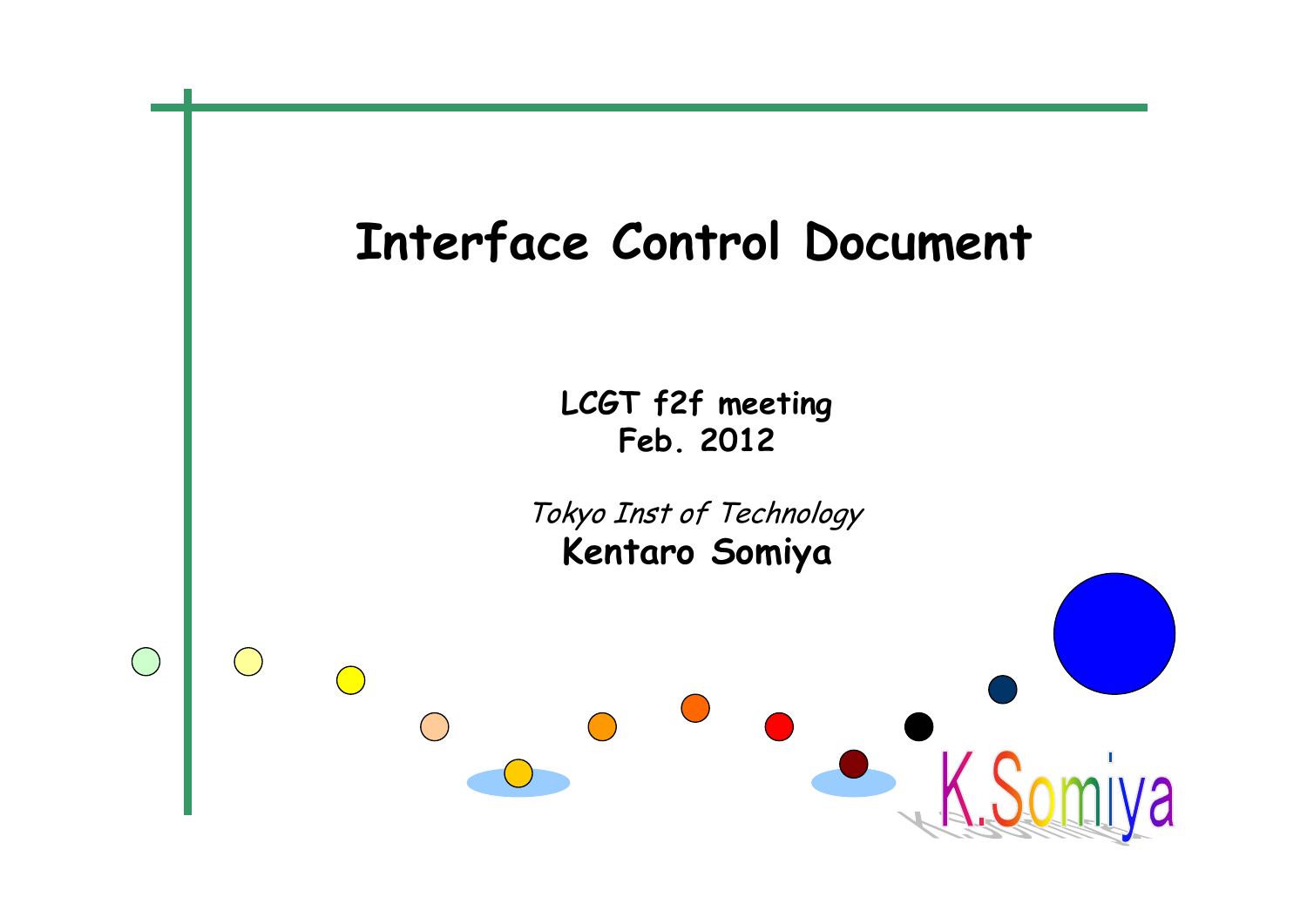### **Contents**

- •Review of ICD (Interface Control Document)
- •Updates since the August meeting
- •Issues and discussions on ICD

ICD is available here (SVN): <https://granite.phys.s.u-tokyo.ac.jp/svn/LCGT/trunk/ICD/>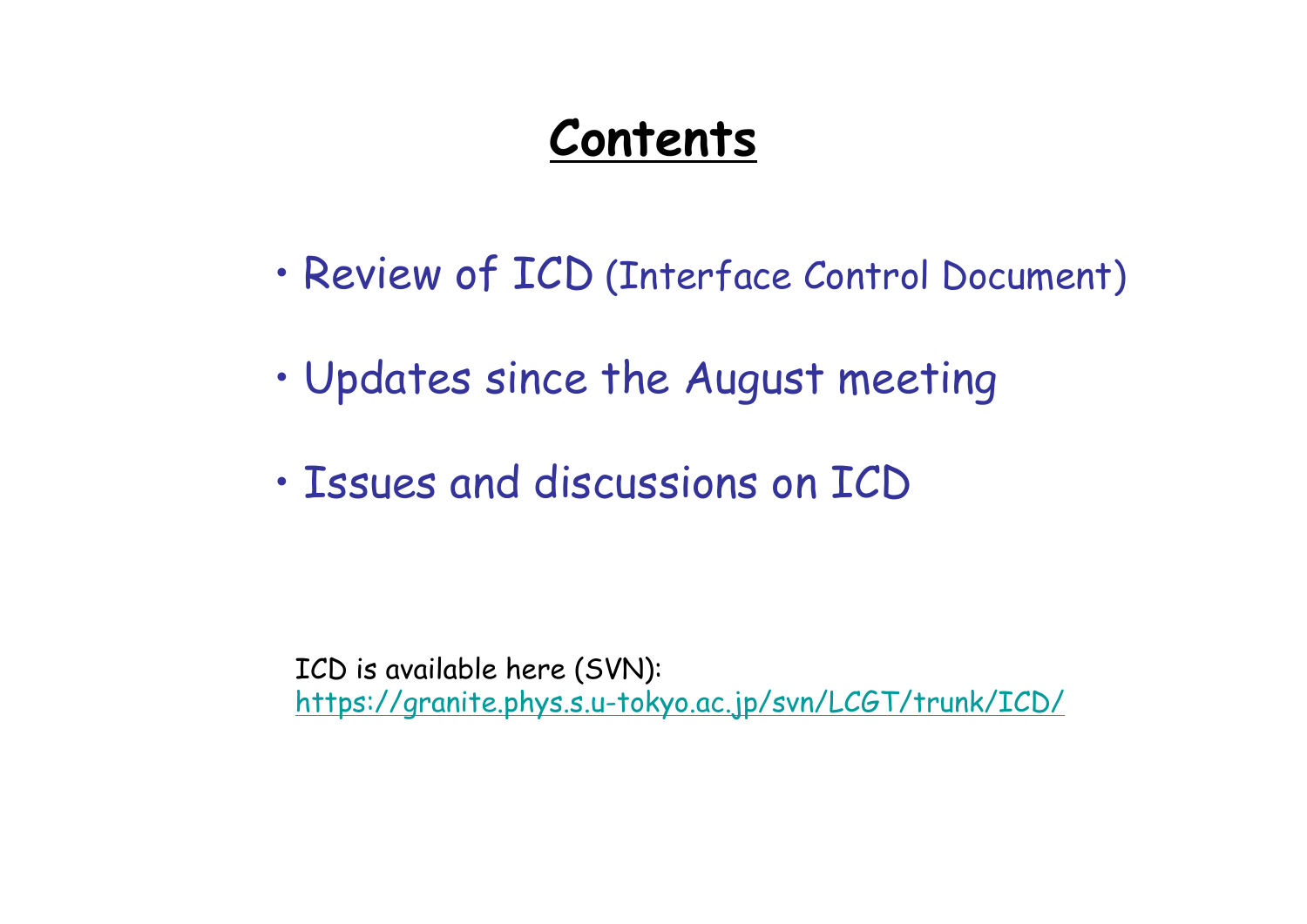# **Without the interface control...**

- (1) Two people may think that the other guy will take care of a shared item.
- (2) Some items could belong to none of the subsystems.





(3) Two people may assume different parameters for a shared item.

**Importance of interface control**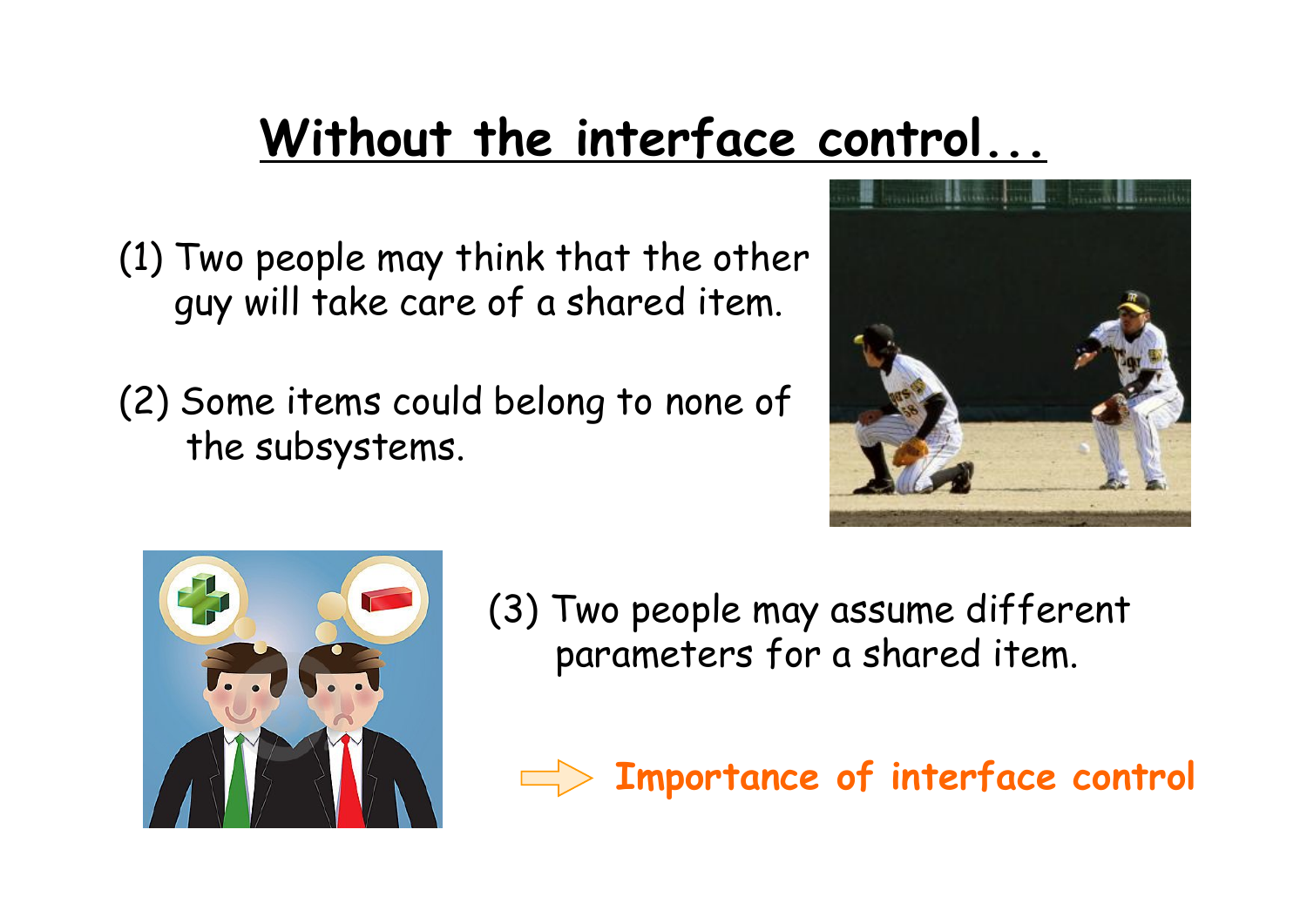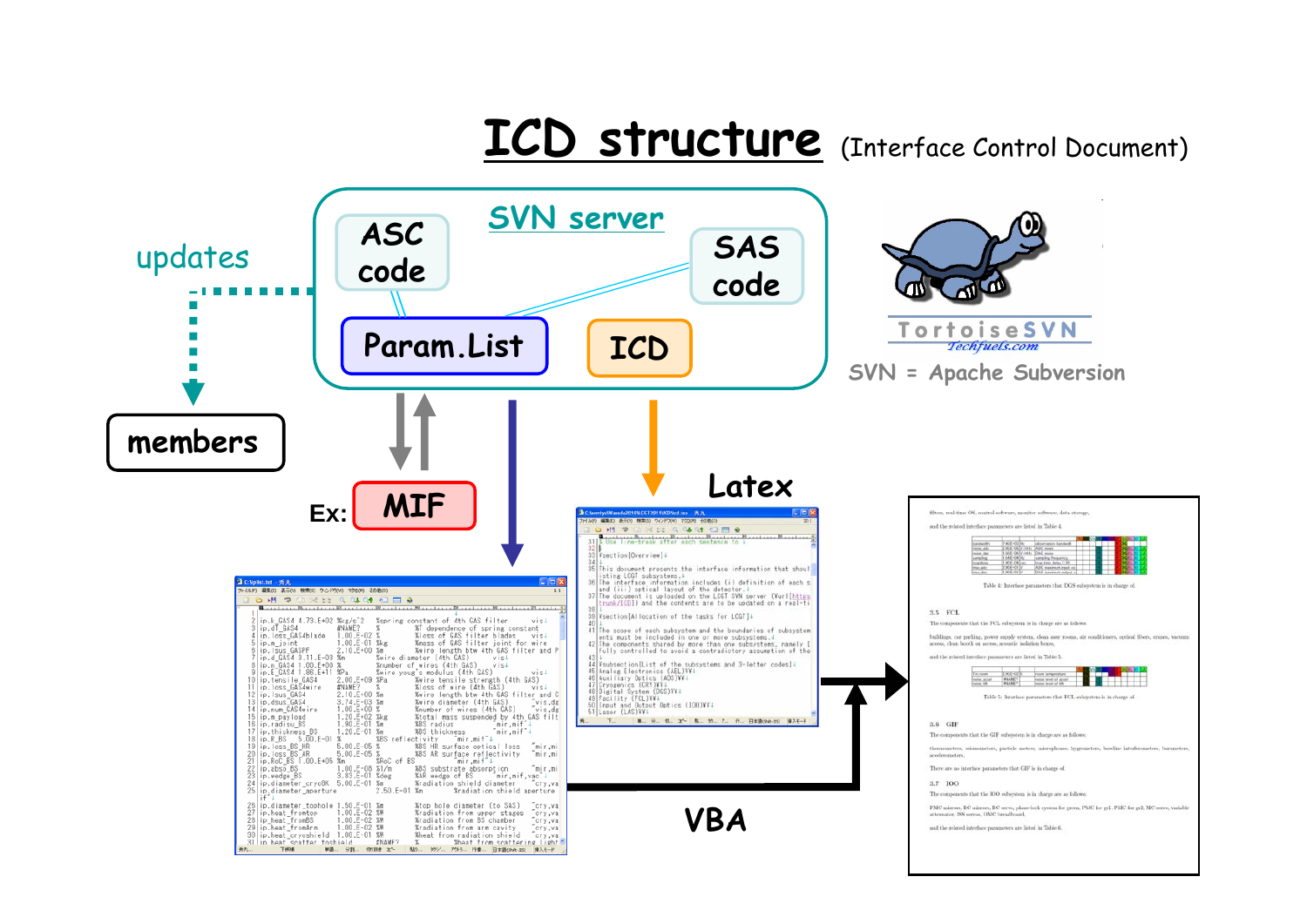### **Parameter list**

**VBA transforms the list to the table below.**

(Visual Basic Application)

| Microsoft Excel - iplist2.xls                                                                                           |                              |                                  |                                              |                        |                |             |                    |  |  |
|-------------------------------------------------------------------------------------------------------------------------|------------------------------|----------------------------------|----------------------------------------------|------------------------|----------------|-------------|--------------------|--|--|
| File Edit View Insert Format Tools Data Window<br>Type a question for help<br>Help<br>Adobe PDF<br>$   \theta$ $\times$ |                              |                                  |                                              |                        |                |             |                    |  |  |
| D G B H A B Q V & h B - < c - e - e - e + 2 μ A 100% - Ω . MSPJ>>>                                                      |                              |                                  |                                              |                        |                |             |                    |  |  |
|                                                                                                                         |                              |                                  |                                              |                        |                |             |                    |  |  |
| 为货,                                                                                                                     |                              |                                  |                                              |                        |                |             |                    |  |  |
|                                                                                                                         | A1                           | $f_x$                            |                                              |                        |                |             |                    |  |  |
|                                                                                                                         | $\mathbf{A}$                 | $\overline{R}$<br>$\Omega$       | $\Box$                                       |                        | GHIJKLMNOPQ    | R           |                    |  |  |
| $\mathbf{1}$                                                                                                            |                              |                                  |                                              |                        | VAM MCRIF      | DG EL IO LA | Related            |  |  |
| $\overline{2}$                                                                                                          | drange PD                    | #NAME?                           | PD dynamic range                             |                        | DG EL IO       |             |                    |  |  |
|                                                                                                                         | drange QPD                   | #NAME?                           | QPD dynamic range                            |                        | DG EL IO       |             | subsystems are     |  |  |
|                                                                                                                         | aperture rfpd hi             | 3.00 E-03 m                      | RF PD aperture (high                         |                        | EL.            |             |                    |  |  |
| 5                                                                                                                       | aperture_rfpd_lo             | 3.00.E-03 m                      | RF PD aperture (low                          |                        | EL.            |             |                    |  |  |
|                                                                                                                         | aperture dopd hi 3.00.E-03 m |                                  | DC PD aperture (high                         |                        | <b>EL</b>      |             | shown in color     |  |  |
| 7                                                                                                                       | aperture dopd lo             | 3.00 E-03 m                      | DC PD aperture (low                          |                        | EL.            |             |                    |  |  |
| 8                                                                                                                       | input rfpd high              | 3.00 E-01 W                      | RF PD input power (h)                        |                        | <b>EL</b>      |             |                    |  |  |
| $\mathbf{a}$                                                                                                            | input rfpd low               | 1.00 E-01 W                      | RF PD input power (I                         |                        | EL.            |             |                    |  |  |
| 10 <sup>1</sup>                                                                                                         | input dopd high              | 1.00.E-01 W                      | DC PD input power (h                         |                        | <b>EL</b>      |             |                    |  |  |
| 11                                                                                                                      | input dopd low               | 1.00 E-02 W                      | DC PD input power (I                         |                        | EL.            |             |                    |  |  |
| 12                                                                                                                      | RFHOMsuppressio #NAME?       |                                  | RF HOM suppression a                         |                        | EL.            |             | Subsystem in       |  |  |
| 13                                                                                                                      | Dopowersupply                | 2.40.E+01 V                      | DC power supply                              |                        | EL.            |             |                    |  |  |
| 14                                                                                                                      | dovoltage                    | 1.00.E-01 V                      | maximum DC voltage f                         |                        | EL.            |             | charge is shown in |  |  |
|                                                                                                                         | 15 noise PD                  | 1.00 E-09 V/rtHz                 | electric noise on de                         |                        | EL.            |             |                    |  |  |
| 16                                                                                                                      | error IQ                     | $1.00E - 02$                     | error of 90deg for I                         |                        | <b>DG EL</b>   |             |                    |  |  |
| 17                                                                                                                      | loss PD                      | $5.00.E - 02$                    | $1 -$ quantum efficien                       |                        |                | EL IO       |                    |  |  |
| 18                                                                                                                      | noise QPD                    | 1.00 E-09 V/rtHz                 | QPD noise                                    |                        | DG EL IO       |             | bold letters       |  |  |
|                                                                                                                         | 19 actuator IM               | #NAME?                           | actuator power on IM                         |                        | EL.            |             |                    |  |  |
| 20                                                                                                                      | actuate range                | #NAME?                           | actuation range (AC)                         |                        | EL.            |             |                    |  |  |
| 21                                                                                                                      | noise_actuator               | #NAME?                           | actuator noise                               |                        | EL.            |             |                    |  |  |
| 22                                                                                                                      | actuator ITM                 | #NAME?                           | actuator power on IT                         |                        | EL.            |             |                    |  |  |
|                                                                                                                         | 23 actuator ETM              | #NAME?                           | actuator power on ET                         |                        | EL.            |             | Sorted by the      |  |  |
| 24                                                                                                                      | emissivity TM                | #NAME?                           | emmisivity of surfac                         |                        |                |             |                    |  |  |
|                                                                                                                         | 25 Tm TM                     | 2.00 E+01 K                      | temperature                                  |                        |                |             |                    |  |  |
| 26                                                                                                                      |                              | specificheat_TM 6.90.E-01 J/K/kg | specific heat of TM                          |                        | $\overline{C}$ |             | subsystem in       |  |  |
| 27                                                                                                                      | kappa TM                     | 1.57.E+04 W/m/K                  | thermal conducutivit                         |                        | CF             |             |                    |  |  |
| 28                                                                                                                      | diameter_cryo8K 5.00.E-01 m  |                                  | radiation shield dia                         | <b>VA</b>              | 31             |             |                    |  |  |
| 29                                                                                                                      | emissivity vacuu 3.00.E-02   |                                  | duct emissivity                              | <b>VA</b>              | эŔ             |             | charge             |  |  |
| 30                                                                                                                      | diameter_apertur 2.50.E=01 m |                                  | radiation shield ape                         | <b>VA</b><br><b>VA</b> | <b>DRIF</b>    |             |                    |  |  |
| 31                                                                                                                      | heat fromBS                  | 1.00.E-02 W                      | radiation from BS ch<br>radiation from arm c | <b>VA</b>              | <b>CRIF</b>    |             |                    |  |  |
|                                                                                                                         | 32 heat_fromArm 1.00 E-02 W  |                                  |                                              | har                    | CRIF           |             |                    |  |  |
| 12 boot point ABL CRY OGS FOL TOO CLAS AME AME TON AVAC AVIS<br>$  \cdot    $<br>$  \cdot  $                            |                              |                                  |                                              |                        |                |             |                    |  |  |
| Ready                                                                                                                   |                              |                                  |                                              |                        |                |             | <b>NUM SCRL</b>    |  |  |

Create tables with each subsystem in charge (used in ICD)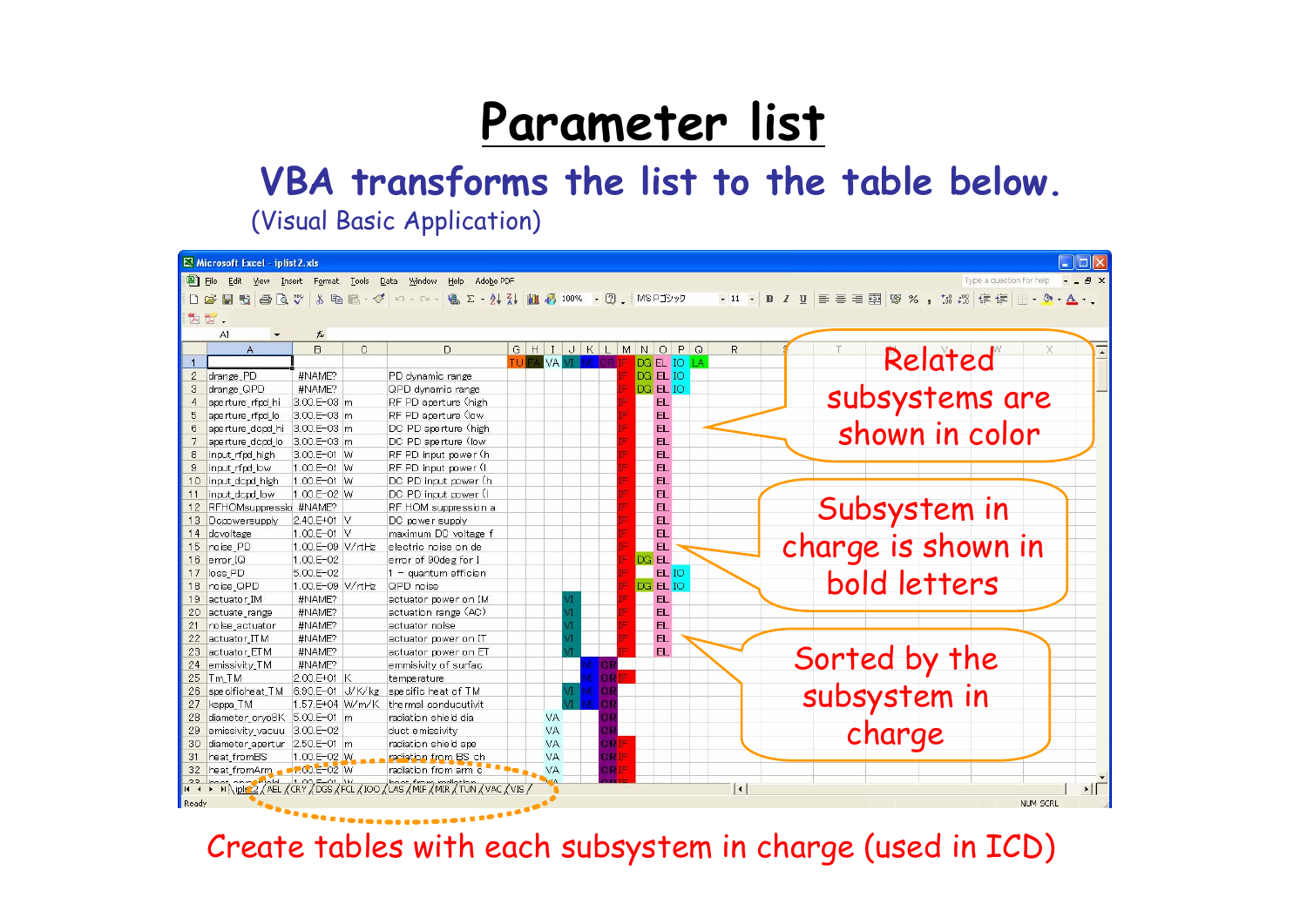## **Checking updates in SVN**

 $\sim$ 

#### ist.txt Revision 441 - TortoiseMerge

Edit Navigate View Help

#### 

#### iplist.txt Revision 440

| 256 ip.cmrr cutoff->="=TBD">%--->%CMR-cutoff-frequency---->tun,fcl,vis,vac $\in$                                                              | 256 ip.cmrr cutoff->="=TBD">%-->%CMR-cutoff-frequency--->tun,fcl,vis,vac $\in$                                                           |
|-----------------------------------------------------------------------------------------------------------------------------------------------|------------------------------------------------------------------------------------------------------------------------------------------|
| 257 ip.diameter SRM $\longmapsto$ =2.50.E-01 $\rightarrow$ *m $\rightarrow$ *SRM diamter $\rightarrow$ mir,mif,aos $\in$                      | 257 ip.diameter SRM $\longrightarrow$ =2.50.E-01 $\rightarrow$ \$m $\rightarrow$ \$SRM diamter $\longrightarrow$ mir, mif, aos $\in$     |
| 258 ip.thickness SRM- $\rightarrow$ =1.00.E-01 $\rightarrow$ *m $\rightarrow$ *SRM·thickness $\rightarrow$ mir,mif,aos $\in$                  | 258 ip.thickness SRM- $\longrightarrow$ =1.00.E-01->%m->%SRM-thickness->mir,mif,aos $\in$                                                |
| 259 ip.diameter SR2 $\longleftrightarrow$ =2.50.E-01 $\rightarrow$ *m $\rightarrow$ *SR2 diamter $\rightarrow$ mir, mif, aos $\leftarrow$     | 259 ip.diameter SR2 $\longrightarrow$ =2.50.E-01 $\rightarrow$ *m $\rightarrow$ *SR2 diamter $\longrightarrow$ mir,mif,aos $\leftarrow$  |
| 260 ip.thickness $SR2 \rightarrow = 1.00$ .E-01 $\rightarrow$ *m $\rightarrow$ *SR2 ·thickness $\rightarrow$ mir, mif, aos $\in$              | 260 ip.thickness SR2- $\longrightarrow$ =1.00.E-01->\\mmas\\s\samar\s\samas\mit,mif,aos\                                                 |
| 261 ip.diameter SR3 $\longrightarrow$ =2.50.E-01 $\rightarrow$ *m $\rightarrow$ *SR3 diameter $\rightarrow$ mir, mif, aos $\leftarrow$        | 261 ip.diameter SR3 $\longrightarrow$ =2.50.E-01 $\rightarrow$ \$m $\rightarrow$ \$SR3 diameter $\rightarrow$ mir, mif, aos $\leftarrow$ |
| 262 ip.thickness SR3-->=1.00.E-01->\\m->\SR3-thickness->mir,mif,aos $\leftrightarrow$                                                         | 262 ip.thickness SR3- $\rightarrow$ =1.00.E-01->\\ta>\\sam->\ta>\$SR3 -thickness->mir, mif, aos                                          |
| 263 ip.R SRM $\longrightarrow$ =9.00.E-01 $\rightarrow$ % $\rightarrow$ *SRM-reflectivity $\rightarrow$ mif, mir, aos $\leftarrow$            | 263 ip.R SRM $\longrightarrow$ =9.00.E-01 $\rightarrow$ % $\rightarrow$ *SRM-reflectivity $\rightarrow$ mif, mir, aos $\leftarrow$       |
| 264 ip.loss SRM $\rightarrow$ =1.00.E-04 $\rightarrow$ % $\rightarrow$ *SRM-optical·loss $\rightarrow$ mif, mir, aos $\leftarrow$             | 264 ip.loss SRM $\rightarrow$ =1.00.E-04 $\rightarrow$ % $\rightarrow$ *SRM-optical·loss $\rightarrow$ mif, mir, aos $\leftarrow$        |
| 265 ip.loss $SR2 \rightarrow = 1.00$ .E+04 $\rightarrow$ \$ $\rightarrow$ \$R2 -optical -loss $\rightarrow$ mif, mir, aos $\leftarrow$        | 265 ip.loss $SR2 \rightarrow = 1.00.E+04 \rightarrow \text{}$ \\$SR2 -optical -loss --- >mif, mir, aos(                                  |
| 266 ip. loss $SR3 \rightarrow = 1.00 \cdot E + 04 \rightarrow \text{}$ SR3 - optical - loss $\rightarrow$ mif, mir, aos $\in$                 | 266 ip.10ss SR3+=1.00.E+04-+3-++8R3 optical loss-+mif, mir, aosd                                                                         |
| 267 ip.RoC SRM $\rightarrow$ =3.70.E+02 $\rightarrow$ *m $\rightarrow$ *RoC·of·SRM $\rightarrow$ mif,mir,aos $\in$                            | 267 ip.RoC SRM $\rightarrow$ =3.70.E+02 $\rightarrow$ *m $\rightarrow$ *RoC·of·SRM $\rightarrow$ mif,mir,aos $\leftarrow$                |
| 268 ip.RoC SR2 $\rightarrow$ =4.17.E+00 $\rightarrow$ sm $\rightarrow$ sRoC·of·SR2 $\rightarrow$ mif,mir,aos $\leftarrow$                     | 268 ip.RoC SR2 $\rightarrow$ =4.17.E+00 $\rightarrow$ *m $\rightarrow$ *RoC·of·SR2 $\rightarrow$ mif,mir,aos $\in$                       |
| 269 ip.RoC SR3 $\rightarrow$ =3.23.E+01 $\rightarrow$ \$m $\rightarrow$ \$RoC·of·SR3 $\rightarrow$ mif,mir,aos $\leftarrow$                   | 269 ip.RoC SR3 $\rightarrow$ =3.23.E+01 $\rightarrow$ *m $\rightarrow$ *RoC·of·SR3 $\rightarrow$ mif,mir,aos $\leftarrow$                |
| 270 ip.wedge SRM->=3.00.E-01->%deg->%wedge-angle-of-SRM+mif,mir,ioo,va                                                                        | 270 ip.wedge SRM->=3.00.E-01->%deg->%wedge-angle-of-SRM+mif,mir,ioo,va                                                                   |
| 271 ip.actuator ITM - - - - "=TBD" + \; - - - \; actuator - power - on - ITM - > ael, mif, vis, ad                                            |                                                                                                                                          |
| 272 ip.actuator ETM - - - - "= TBD" + \; - - - \; actuator - power - on - ETM - ael, mif, vis, ad                                             | 272 ip.actuator ETM - - - - - "=TBD" + \; - - - \; actuator - power - on - ETM - ael, mif, vis, ao                                       |
| -273 ip.diamter TM $\rightarrow$ =2.50.E-01 $\rightarrow$ *m $\rightarrow$ *TM diameter $\rightarrow$ mir, cry, mif, aos                      | $-273$ ip.diamter TM $\rightarrow$ =2.20. E-01 $\rightarrow$ *m $\rightarrow$ *TM diameter $\rightarrow$ mir, cry, mif, aos              |
| 274 ip.thickness TM $\longrightarrow$ =1.50.E-01 $\rightarrow$ *m $\rightarrow$ *TM $\cdot$ thickness $\longrightarrow$ mir,cry,mif,aos $\in$ | 274 ip.thickness TM $\longrightarrow$ =1.50.E-01 $\rightarrow$ *m $\rightarrow$ *TM thickness $\rightarrow$ mir, cry, mif, aos $\in$     |
|                                                                                                                                               | $-275$ ip. Tm TM- $\rightarrow$ =2.00.E+01->%K->%temperature--->cry,mir,mif-                                                             |
| 275 ip.emissivity TM $\longrightarrow$ =8.00.E-02 $\rightarrow$ % $\longrightarrow$ *emmisivity of surface of TM $\longrightarrow$ cr         | 276 ip.emissivity TM- $\rightarrow$ =8.00.E-02->%-->%emmisivity-of-surface-of-TM---->cr                                                  |
| 276 ip.specificheat TM->=6.90.E-01->%J/K/kg+%specific-heat-of-TM-->cry,mi                                                                     | 277 ip.specificheat TM->=6.90.E-01->%J/K/kg+%specific-heat-of-TM---->cry,mi                                                              |
| 277 ip.kappa TM>=1.57.E+04->%W/m/K->%thermal-conducutivity-of-TM--->cry,mi                                                                    | 278 ip.kappa TM $\rightarrow$ =1.57.E+04 $\rightarrow$ %W/m/K $\rightarrow$ %thermal-conducutivity-of-TM $\rightarrow$ cry,mi            |
| 278 ip.ear distance $\longrightarrow$ =2.46.E-01 $\rightarrow$ *m $\rightarrow$ *distance of flat ear surfaces $\rightarrow$ mi               | 279 ip.ear distance $\longrightarrow$ =2.46.E-01 $\rightarrow$ *m $\rightarrow$ *distance of flat ear surfaces $\rightarrow$ mi          |
| 279 ip.loss sleeks->="=TBD">%-->%scratches-and-sleeks-loss->mir, mif, cry, ad                                                                 | 280 ip.loss sleeks->="=TBD">%-->%scratches-and-sleeks-loss->mir, mif, cry, ao                                                            |
| 280 ip.loss points->=1.00.E-05->%--->%point-defects-loss-mir,mif,cry,aos $\in$                                                                | 281 ip.loss points->=1.00.E-05->%--->%point-defects-loss-mir, mif, cry, aos $\in$                                                        |
| 281 ip.surfacerms center--->=3.00.E-10->\\m->\central-region-surface-rms>mi                                                                   | 282 ip.surfacerms center--->=3.00.E-10->%m->%central-region-surface-rms-mi-                                                              |
| 282 ip.surfacerms outer += 1.00.E-09 -> * m -> * outer - region - surface - rms - - > mir, mi                                                 | 283 ip.surfacerms outer += 1.00.E-09 -> * m -> * outer - region - surface - rms - - > mir, mi                                            |
| 283 ip.BRDF $\rightarrow$ =1.40.E-05 $\rightarrow$ \$ ---->\$BRDF---->mir, mif, aos, cry $\leftarrow$                                         | 284 ip.BRDF $\rightarrow$ =1.40.E-05 $\rightarrow$ \$ --->\$BRDF--->mir,mif,aos,cry $\leftarrow$                                         |
|                                                                                                                                               | 285 ip.surfacecenter--->=1.20.E-01->*m->*border-of-central-region--->mir,mi                                                              |
| 285 ip.flatness AR TM->="=TBD">%-->%AR-side-surface-flatness-->mir, mif, ad                                                                   | 286 ip.flatness AR TM->="=TBD">%--->%AR-side-surface-flatness--->mir, mif, ao                                                            |
| 286 ip.RoC TM fromAR- $\longrightarrow$ ="=TBD" $\rightarrow$ %--->%ROC seen from AR side-->mir, mif, aos $\leftarrow$                        | 287 ip.RoC TM fromAR- $\longrightarrow$ ="=TBD" $\rightarrow$ %--->%ROC seen from AR side-->mir, mif, aos $\leftarrow$                   |
|                                                                                                                                               |                                                                                                                                          |
| 288 ip.w ETM- $\rightarrow$ =4.53.E-02->\\mathbb{m}\} \beam-radius-on-ETM-mif, mir, ioo, aos $\leftarrow$                                     | 289 ip.w ETM- $\rightarrow$ =4.53.E-02- $\rightarrow$ *m->*beam·radius·on·ETM-mif,mir,ioo,aos $\leftarrow$                               |
| 289 ip.w ITM- $\rightarrow$ =3.43.E-02 $\rightarrow$ *m->*beam-radius-on-ITM-mif,mir,ioo,aos $\in$                                            | 290 ip.w ITM- $\rightarrow$ =3.43.E-02- $\rightarrow$ *m-*beam·radius·on·ITM-mif,mir,ioo,aos $\in$                                       |
|                                                                                                                                               |                                                                                                                                          |

- SVN "Show Log" command shows the updates in yellow
- Changes of the mirror diameter and temperature are shown above
- Email alert could be sent to a mailing list (to be discussed)

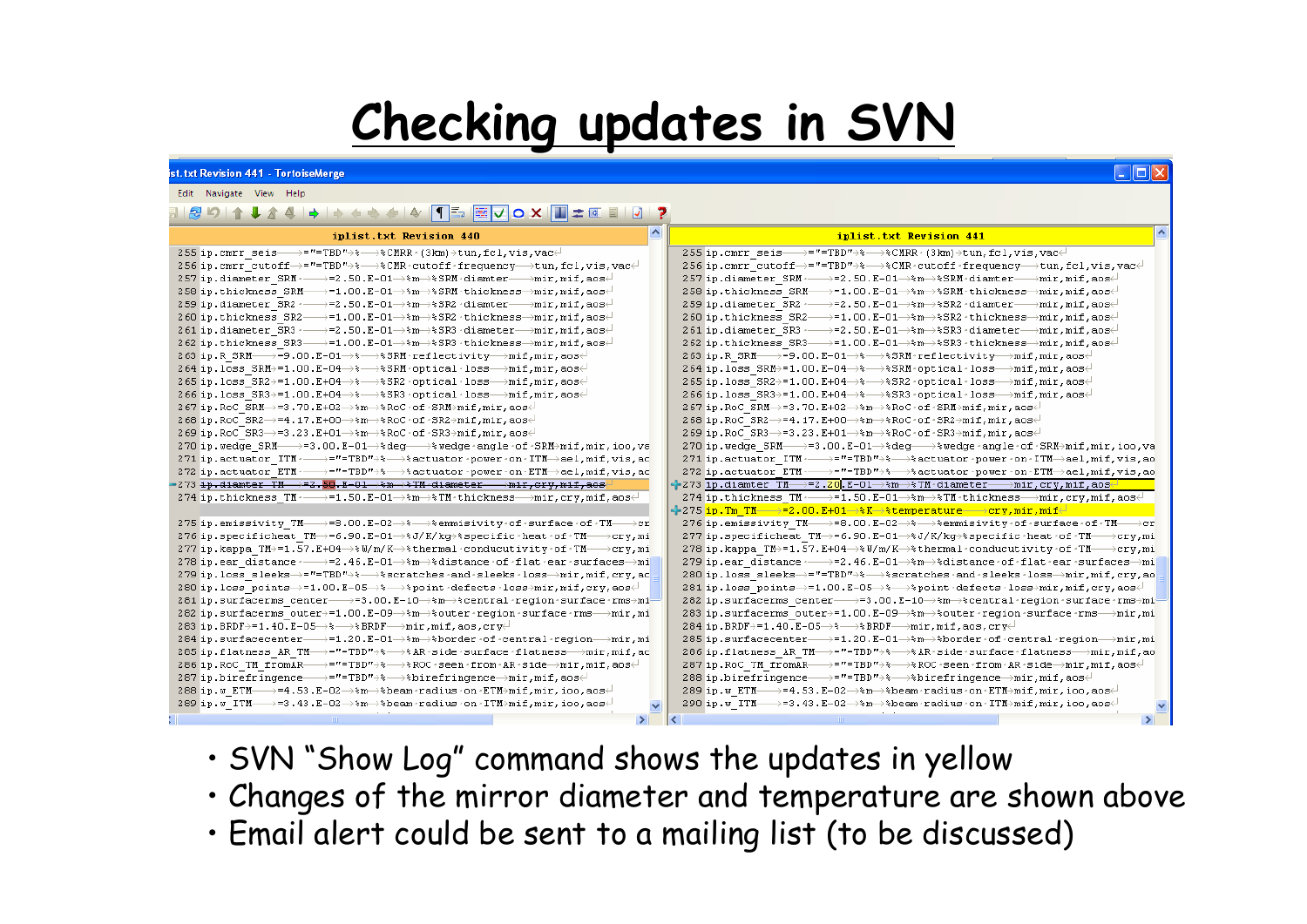## **Updates since the last f2f meeting**

- •AOS, DAS, GIF have been included
- •A physical constant list has been added
- •Links to the layout and schedule information

## **Recent updates ('12 Dec~) and To-do list**

- • More information collected from sub-systems during the internal review
- •Availability requirement to be listed
- •Compatibility tests with simulation codes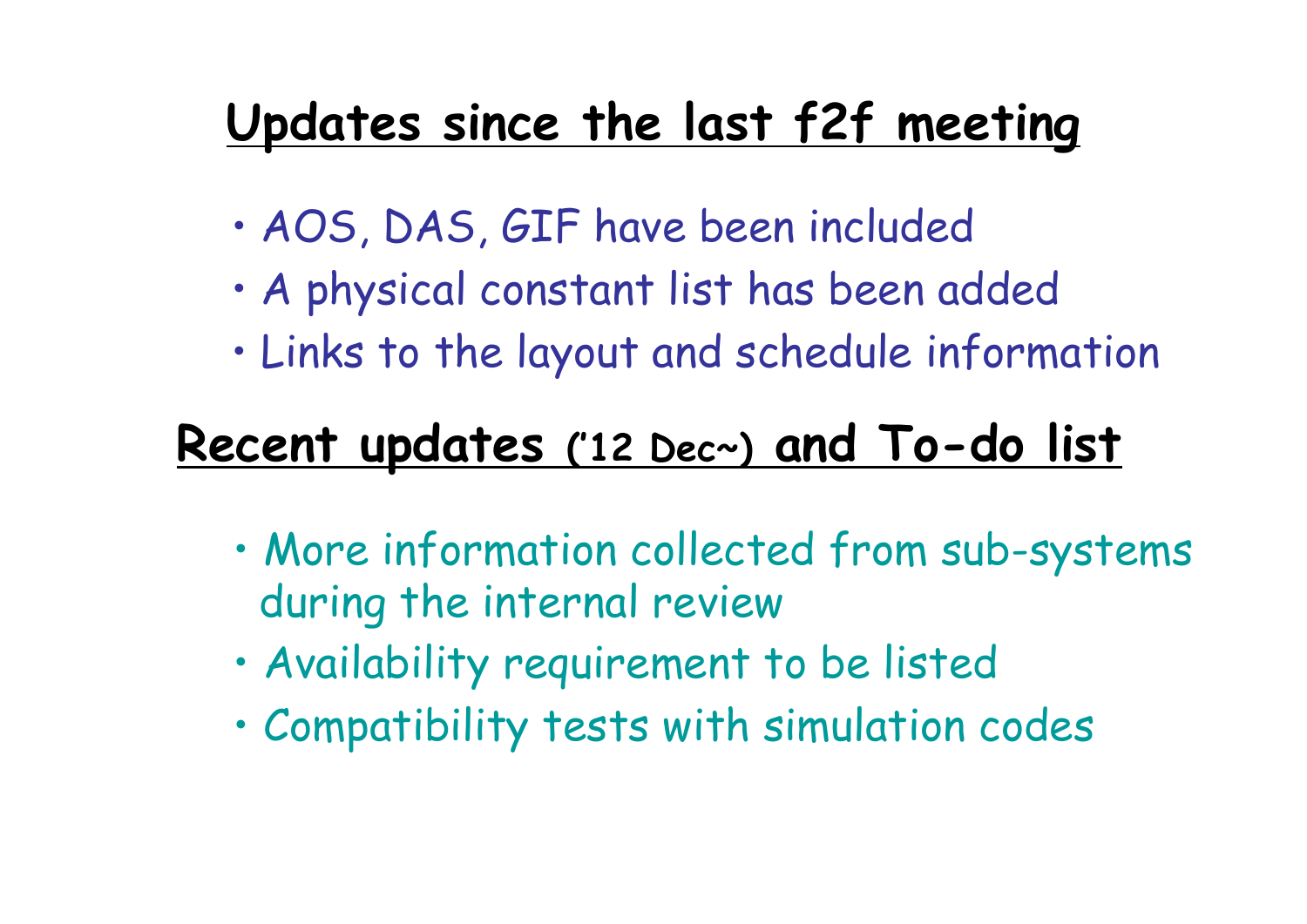### **Issues on ICD**

Some people pointed out the following issues during the review.

"ICD is just a list of parameters and not enough to operate the detector  $\mathfrak S$ "

### **SEO's opinion**

- That's absolutely right!
- However, the prompt update of ICD is very important, so a phonebook-like document is not suitable unless we had money to hire engineers for it.
- We've been trying to decrease burdens on sub-systems as much as possible.